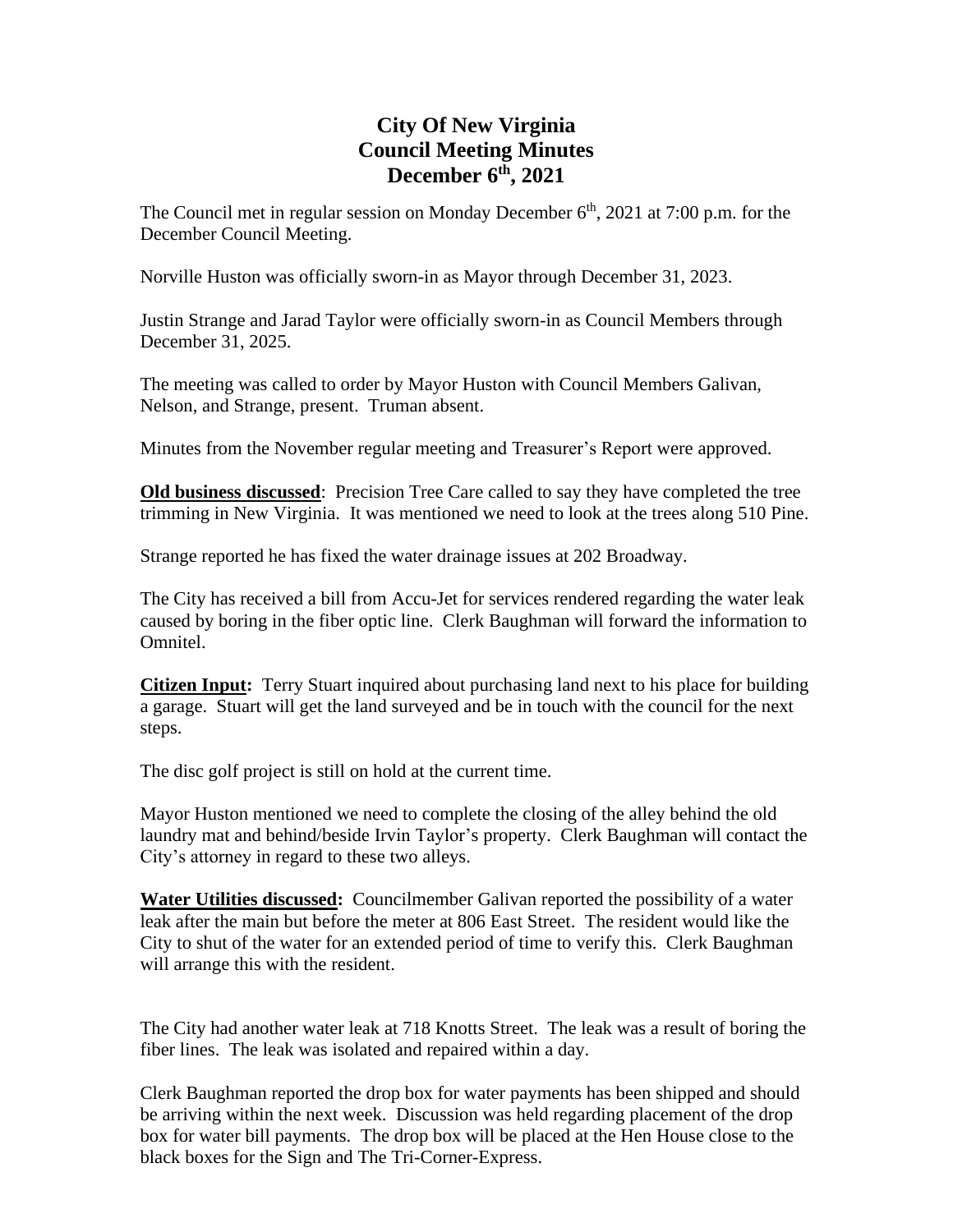Clerk Baughman updated the Council that the new ultra-sonic water meters have been ordered. There is an eight to twelve week lead time on the order. We hope to receive those in mid February.

**Law Enforcement: –** The report summary from the Sheriff's Office for the month of November was reviewed. Deputies received or initiated 15 calls for service during the month. Officers spent in excess of 42 hours in the City for the month. Zero citations and/or warnings were written for traffic violations that occurred within the City of New Virginia proper.

**Fire Department Business:** The City Council approved the appointment of Jacob Zuercher as Fire Chief and Mike Bethards, as Assistant Fire Chief.

The group Volunteer Firefighter AD&D policy through TrueNorth was discussed. The information was taken to the fire department meeting and discussed. The members of the department recommended the City purchase this for fire department members only. After discussion Galivan motioned seconded by Strange to purchase the AD&D policy for the members of the department only. A roll call vote was taken: 3 ayes, 0 nays. Motion carried.

The generator for the fire station is ready to be installed. Clerk Baughman will contact Mike Bethards in regards to pouring a concrete pad. Mayor Huston will work on arranging the wiring. This will be wired for a switch to have it run once a month to keep it in proper working order.

## **GAMP FINANCIAL UPDATE December 6, 2021**

Our rentals are steady with the Holiday season upon us. We are looking at pouring the concrete in front of the East door before cold weather.

.

## **NEW VIRGINIA PLAYGROUND COMMITTEE UPDATE**

The Committee has not been able to schedule a meeting yet to finalize the sign project as well as the memorial tree. I will send out an email in order to get the two projects completed. Our account balance is \$2,510.82

## **KEEP IOWA BEAUTIFUL PROGRAM**

The account balance is \$2,222.72. The Committee is planning for the lighted walk-way in the Old Settlers Park on Sunday December  $12<sup>th</sup>$  along with Santa at the Lions Hall. The hanging of the painted murals above the Depot has been postponed until spring. The Committee is working with DSI to put up a Veterans Memorial at the Legion Hall. There will be pillars for each branch of the military included in this memorial.

Mayor Huston handed the Councilmembers a sheet to list short/long term ideas/projects for the City to consider. These will be reviewed at the January council meeting.